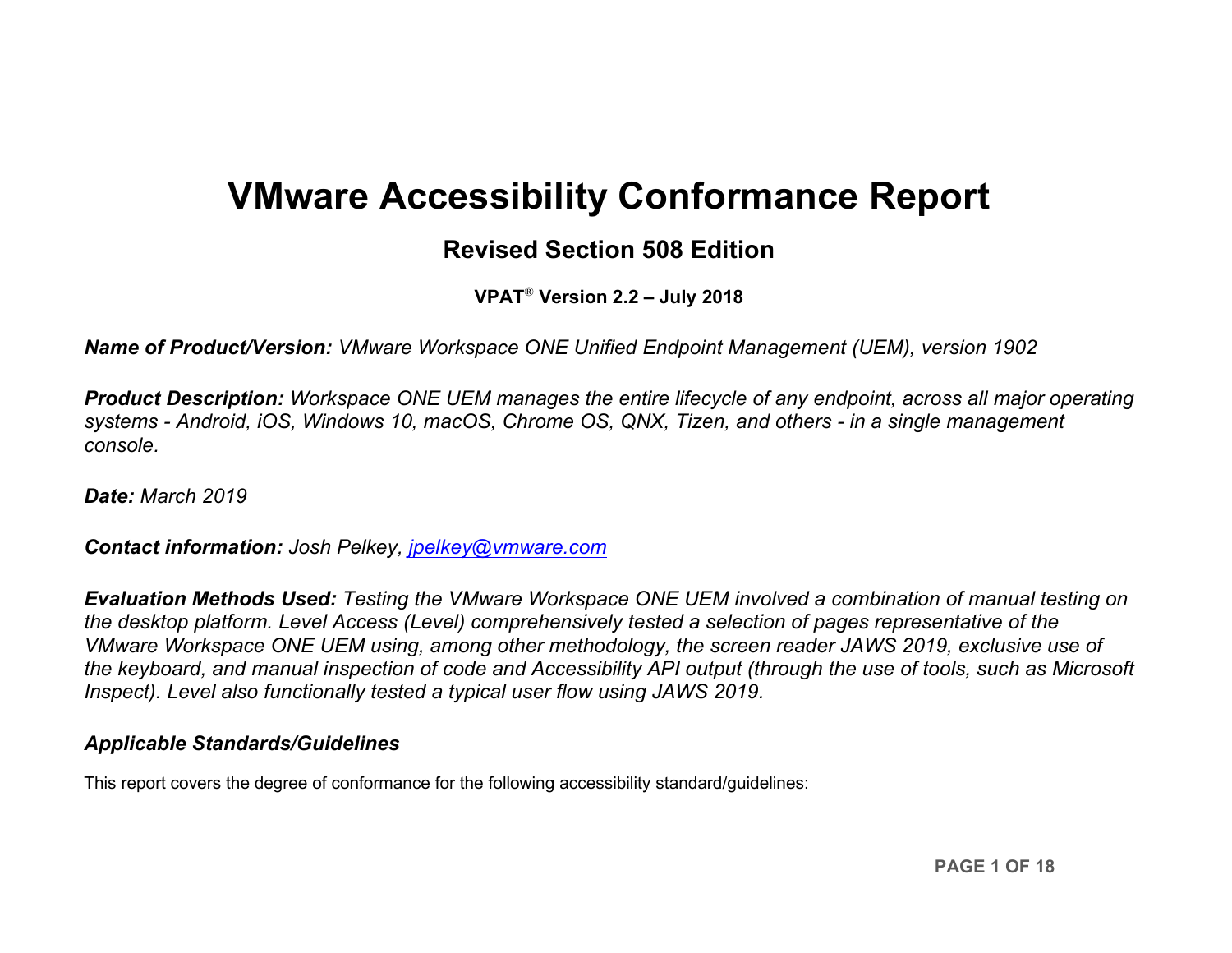| <b>Standard/Guideline</b>                                                                                                                                                                                                                  | <b>Included in Report</b>       |
|--------------------------------------------------------------------------------------------------------------------------------------------------------------------------------------------------------------------------------------------|---------------------------------|
| Web Content Accessibility Guidelines 2.0, at<br>http://www.w3.org/TR/2008/REC-WCAG20-20081211/                                                                                                                                             | Level A (Yes)<br>Level AA (Yes) |
|                                                                                                                                                                                                                                            | Level AAA (No)                  |
| Revised Section 508 standards as published by the U.S. Access Board in<br>the Federal Register on January 18, 2017<br>Corrections to the ICT Final Rule as published by the US Access Board in<br>the Federal Register on January 22, 2018 | (Yes)                           |

#### *Terms*

The terms used in the Conformance Level information are defined as follows:

- **Supports**: The functionality of the product has at least one method that meets the criterion without known defects or meets with equivalent facilitation.
- **Partially Supports**: Some functionality of the product does not meet the criterion.
- **Does Not Support**: The majority of product functionality does not meet the criterion.
- **Not Applicable**: The criterion is not relevant to the product.
- **Not Evaluated**: The product has not been evaluated against the criterion. This can be used only in WCAG 2.0 Level AAA.

#### *WCAG 2.0 Report*

Tables 1 and 2 also document conformance with:

- Chapter 5 501.1 Scope, 504.2 Content Creation or Editing
- Chapter 6 602.3 Electronic Support Documentation

Note: When reporting on conformance with the WCAG 2.0 Success Criteria, they are scoped for full pages, complete processes, and accessibility-supported ways of using technology as documented in the [WCAG 2.0 Conformance Requirements.](https://www.w3.org/TR/WCAG20/#conformance-reqs)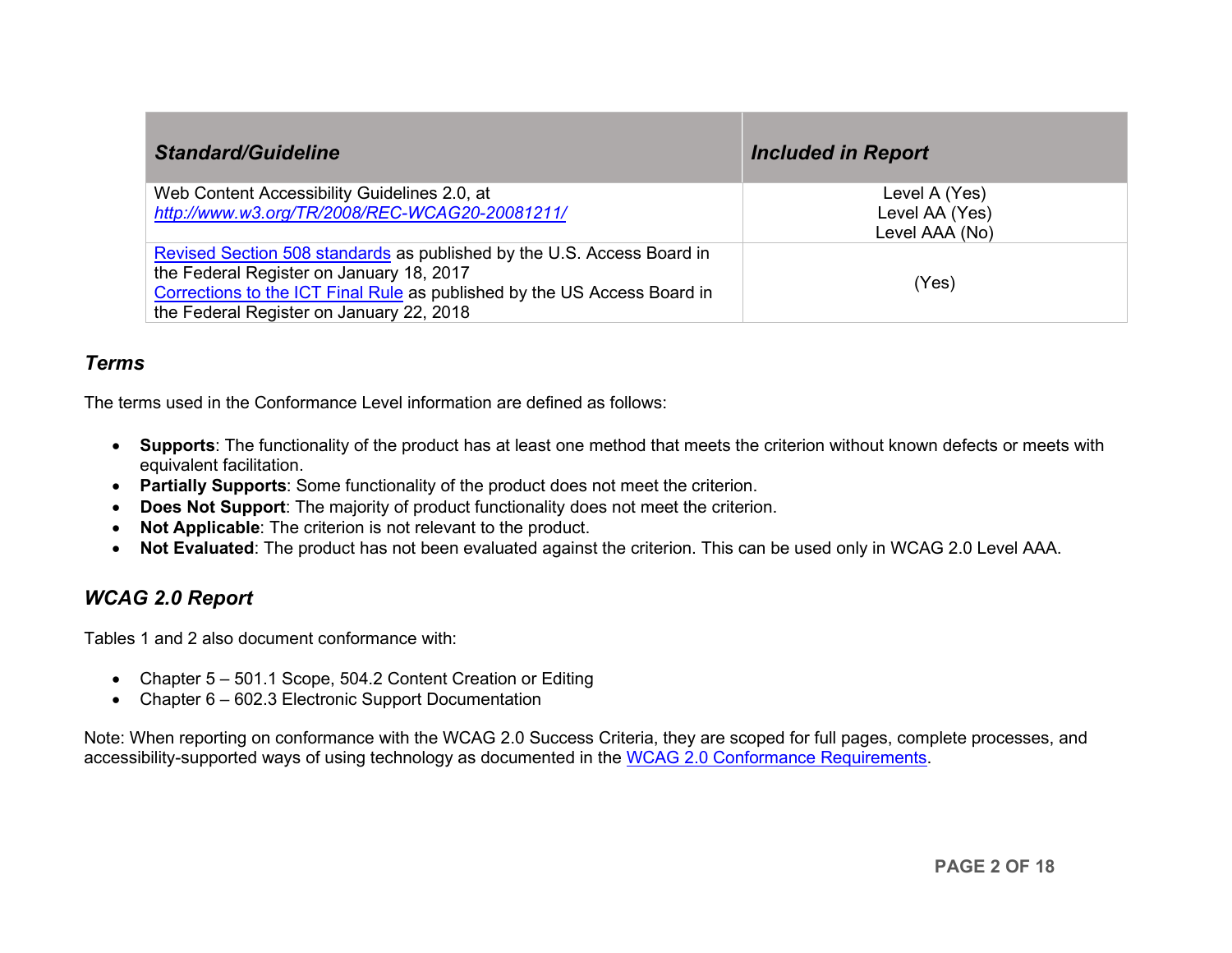#### *Table 1: Success Criteria, Level A*

<span id="page-2-0"></span>

| <b>Criteria</b>                                                                                                                                                                                     | <b>Conformance Level</b>       | <b>Remarks and Explanations</b>                                                                                                                                                                                                                                                                                                                                                                                                                                                                                                                                                                                                                                                                                                      |
|-----------------------------------------------------------------------------------------------------------------------------------------------------------------------------------------------------|--------------------------------|--------------------------------------------------------------------------------------------------------------------------------------------------------------------------------------------------------------------------------------------------------------------------------------------------------------------------------------------------------------------------------------------------------------------------------------------------------------------------------------------------------------------------------------------------------------------------------------------------------------------------------------------------------------------------------------------------------------------------------------|
| 1.1.1 Non-text Content (Level A)<br>Also applies to:<br><b>Revised Section 508</b><br>501 (Web) (Software)<br>$\bullet$<br>504.2 (Authoring Tool)<br>$\bullet$<br>602.3 (Support Docs)<br>$\bullet$ | <b>Web: Partially Supports</b> | Web: The product mostly provides textual<br>equivalents for non-text content. However, a<br>rating of Partially Supports has been given for<br>the following reasons:<br>In many cases, when an element's state<br>changes it is not conveyed to assistive<br>technology.<br>The graphical representation of data<br>does not provide an informative label<br>and visible alternative description.<br>Some images do not appropriately use<br>$\bullet$<br>alternative textual descriptions.<br>Tooltip icons often contain CSS<br>$\bullet$<br>background images that do not provide<br>both visible and textual equivalents.<br>Several custom controls fail to provide<br>$\bullet$<br>textual name, role, and state information. |
| 1.2.1 Audio-only and Video-only (Prerecorded) (Level A)<br>Also applies to:<br><b>Revised Section 508</b><br>501 (Web)(Software)<br>$\bullet$<br>504.2 (Authoring Tool)<br>602.3 (Support Docs)     | Web: Supports                  | Web: The product does not have prerecorded<br>audio-only or prerecorded video-only content.                                                                                                                                                                                                                                                                                                                                                                                                                                                                                                                                                                                                                                          |
| 1.2.2 Captions (Prerecorded) (Level A)<br>Also applies to:<br><b>Revised Section 508</b><br>501 (Web)(Software)<br>$\bullet$<br>504.2 (Authoring Tool)<br>602.3 (Support Docs)<br>$\bullet$         | Web: Supports                  | Web: The product does not have synchronized<br>media.                                                                                                                                                                                                                                                                                                                                                                                                                                                                                                                                                                                                                                                                                |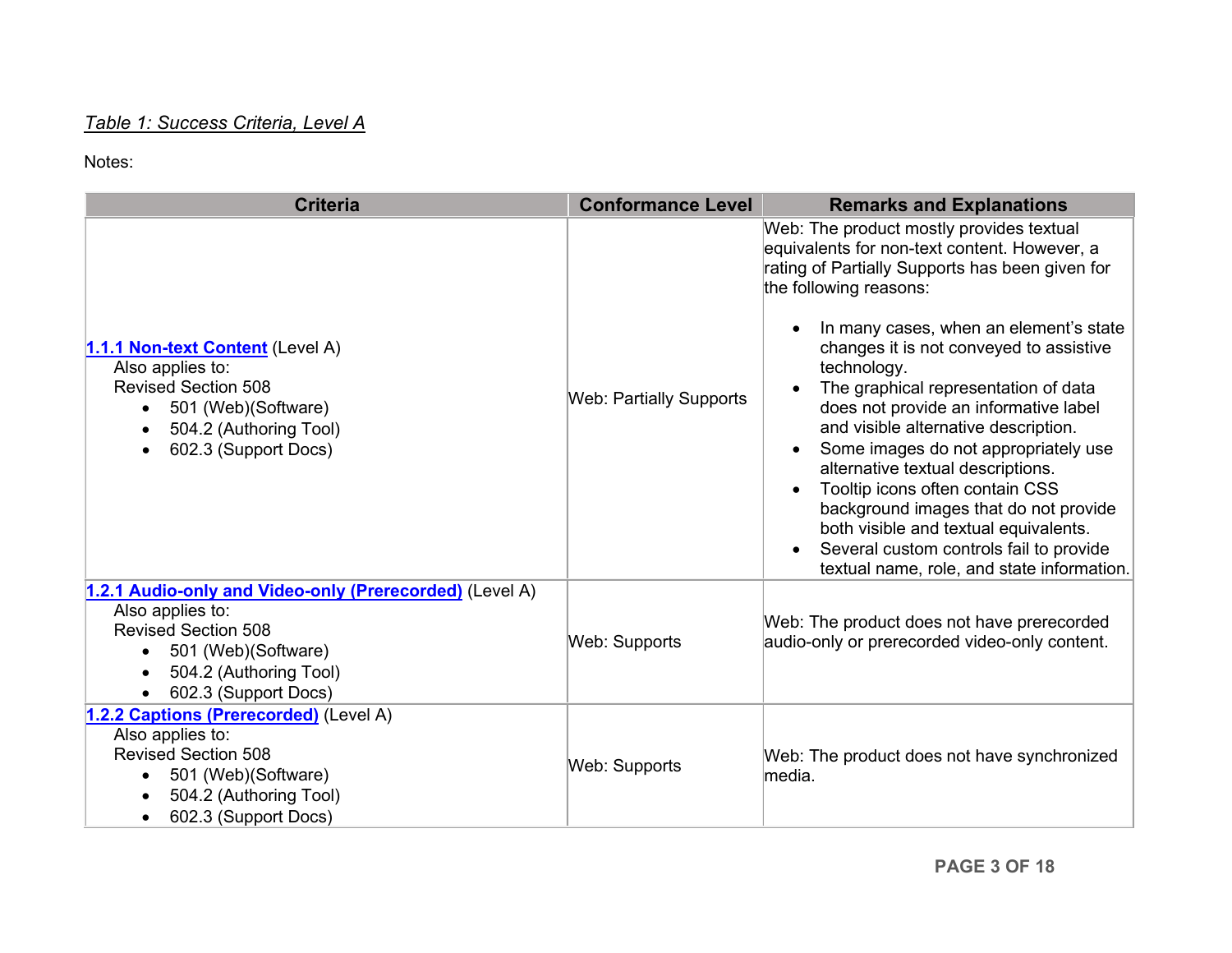<span id="page-3-0"></span>

| <b>Criteria</b>                                                                                                                                                                                                                            | <b>Conformance Level</b> | <b>Remarks and Explanations</b>                                                                                                                                                                                                                                                                                                                                                                                                                                                                                                                                                                                                                                                                                                                                                                                                                                                                                                                                                                                                      |
|--------------------------------------------------------------------------------------------------------------------------------------------------------------------------------------------------------------------------------------------|--------------------------|--------------------------------------------------------------------------------------------------------------------------------------------------------------------------------------------------------------------------------------------------------------------------------------------------------------------------------------------------------------------------------------------------------------------------------------------------------------------------------------------------------------------------------------------------------------------------------------------------------------------------------------------------------------------------------------------------------------------------------------------------------------------------------------------------------------------------------------------------------------------------------------------------------------------------------------------------------------------------------------------------------------------------------------|
| 1.2.3 Audio Description or Media Alternative (Prerecorded)<br>(Level A)<br>Also applies to:<br><b>Revised Section 508</b><br>501 (Web) (Software)<br>$\bullet$<br>504.2 (Authoring Tool)<br>$\bullet$<br>602.3 (Support Docs)<br>$\bullet$ | <b>Web: Supports</b>     | Web: The product does not have synchronized<br>media.                                                                                                                                                                                                                                                                                                                                                                                                                                                                                                                                                                                                                                                                                                                                                                                                                                                                                                                                                                                |
| 1.3.1 Info and Relationships (Level A)<br>Also applies to:<br><b>Revised Section 508</b><br>501 (Web)(Software)<br>$\bullet$<br>504.2 (Authoring Tool)<br>$\bullet$<br>602.3 (Support Docs)<br>$\bullet$                                   | Web: Does Not Support    | Web: The product infrequently conveys<br>information, structure, and relationships by<br>accessible methods. A rating of Does Not<br>Support has been given for the following<br>reasons:<br>Multiple regions are not properly<br>identified to assistive technology.<br>Some components use CSS pseudo<br>elements for non-decorative content<br>placement.<br>Table headers contain blank cells, and in<br>some instances, table headers and data<br>cells are not laid out in a valid fashion.<br>On some pages, data tables do not<br>$\bullet$<br>associate data cells and headers.<br>The heading level does not match the<br>$\bullet$<br>heading's visual importance, and some<br>headings are made implicitly without<br>heading elements.<br>Some form fields rely on placeholder text<br>to explain input and are not explicitly<br>associated with user inputs.<br>Dialogs are not structured.<br>$\bullet$<br>Navigation sub-list items are not grouped<br>together in their parent container as<br>presented visually. |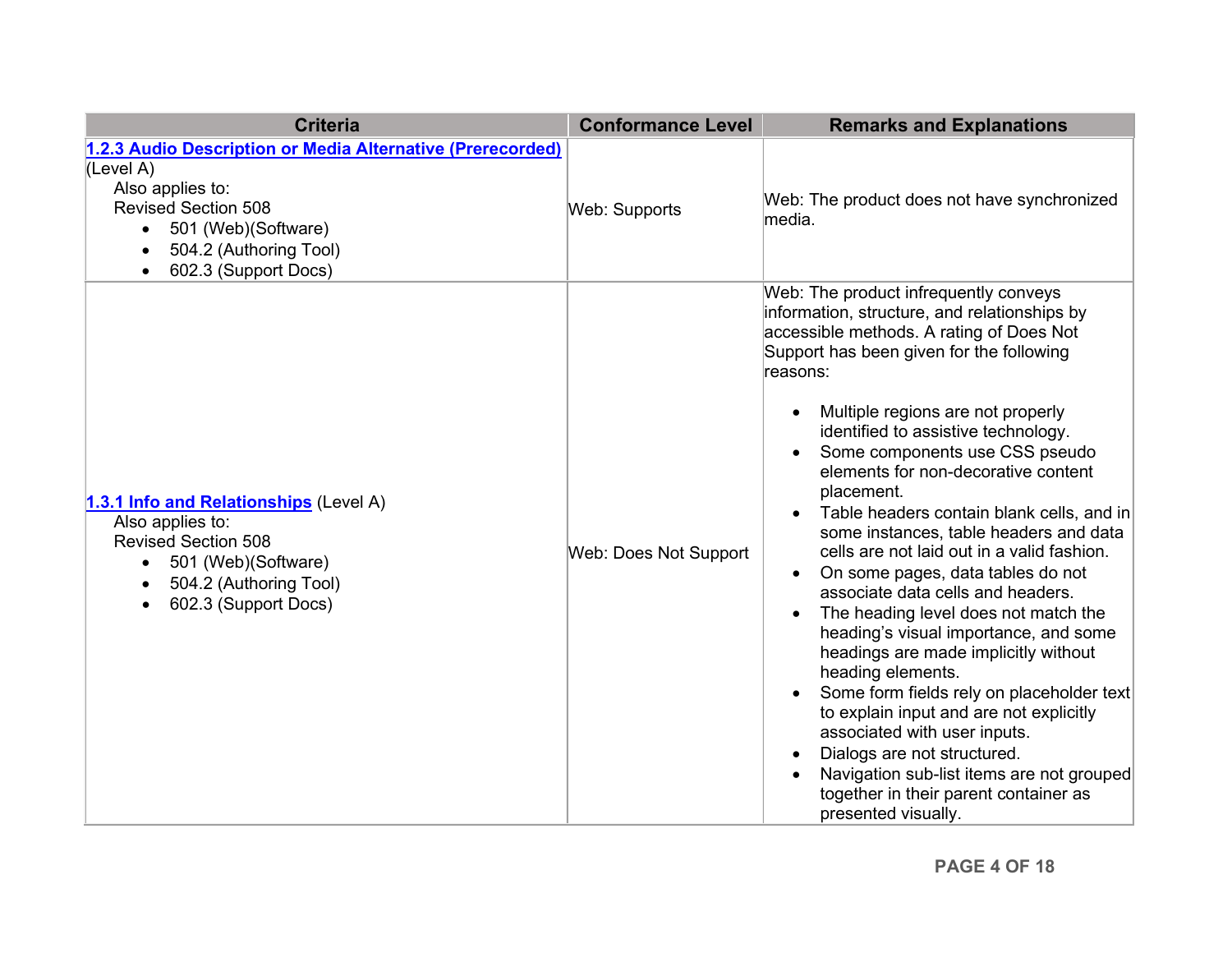<span id="page-4-0"></span>

| <b>Criteria</b>                                                                                                                                                                              | <b>Conformance Level</b>       | <b>Remarks and Explanations</b>                                                                                                                                                                                                                                                                                                                                                                                                                                                                                                                                    |
|----------------------------------------------------------------------------------------------------------------------------------------------------------------------------------------------|--------------------------------|--------------------------------------------------------------------------------------------------------------------------------------------------------------------------------------------------------------------------------------------------------------------------------------------------------------------------------------------------------------------------------------------------------------------------------------------------------------------------------------------------------------------------------------------------------------------|
|                                                                                                                                                                                              |                                | Content updates frequently do not define<br>updates appropriately.                                                                                                                                                                                                                                                                                                                                                                                                                                                                                                 |
| 1.3.2 Meaningful Sequence (Level A)<br>Also applies to:<br><b>Revised Section 508</b><br>501 (Web)(Software)<br>$\bullet$<br>504.2 (Authoring Tool)<br>602.3 (Support Docs)                  | Web: Supports                  | Web: The product presents content in the<br>correct reading sequence.                                                                                                                                                                                                                                                                                                                                                                                                                                                                                              |
| 1.3.3 Sensory Characteristics (Level A)<br>Also applies to:<br><b>Revised Section 508</b><br>501 (Web)(Software)<br>$\bullet$<br>504.2 (Authoring Tool)<br>$\bullet$<br>602.3 (Support Docs) | Web: Supports                  | Web: The product does not include any<br>information, instructions, or controls which rely<br>on specific sensory characteristics.                                                                                                                                                                                                                                                                                                                                                                                                                                 |
| 1.4.1 Use of Color (Level A)<br>Also applies to:<br><b>Revised Section 508</b><br>501 (Web)(Software)<br>$\bullet$<br>504.2 (Authoring Tool)<br>$\bullet$<br>602.3 (Support Docs)            | <b>Web: Partially Supports</b> | Web: For the most part, the product does not<br>use color as the only means of conveying<br>information, indicating an action, prompting a<br>response, or distinguishing a visual element.<br>However, a rating of Partially Supports has been<br>given for the following reasons:<br>In-page tabs and other controls solely<br>use color to indicate the currently<br>selected element.<br>Rarely, components use color to<br>differentiate information without<br>providing a textual equivalent.<br>Form fields use color alone to indicate<br>error messages. |
| 1.4.2 Audio Control (Level A)<br>Also applies to:<br><b>Revised Section 508</b><br>501 (Web)(Software)<br>504.2 (Authoring Tool)<br>$\bullet$                                                | Web: Supports                  | Web: The product does not have audio that<br>plays automatically.                                                                                                                                                                                                                                                                                                                                                                                                                                                                                                  |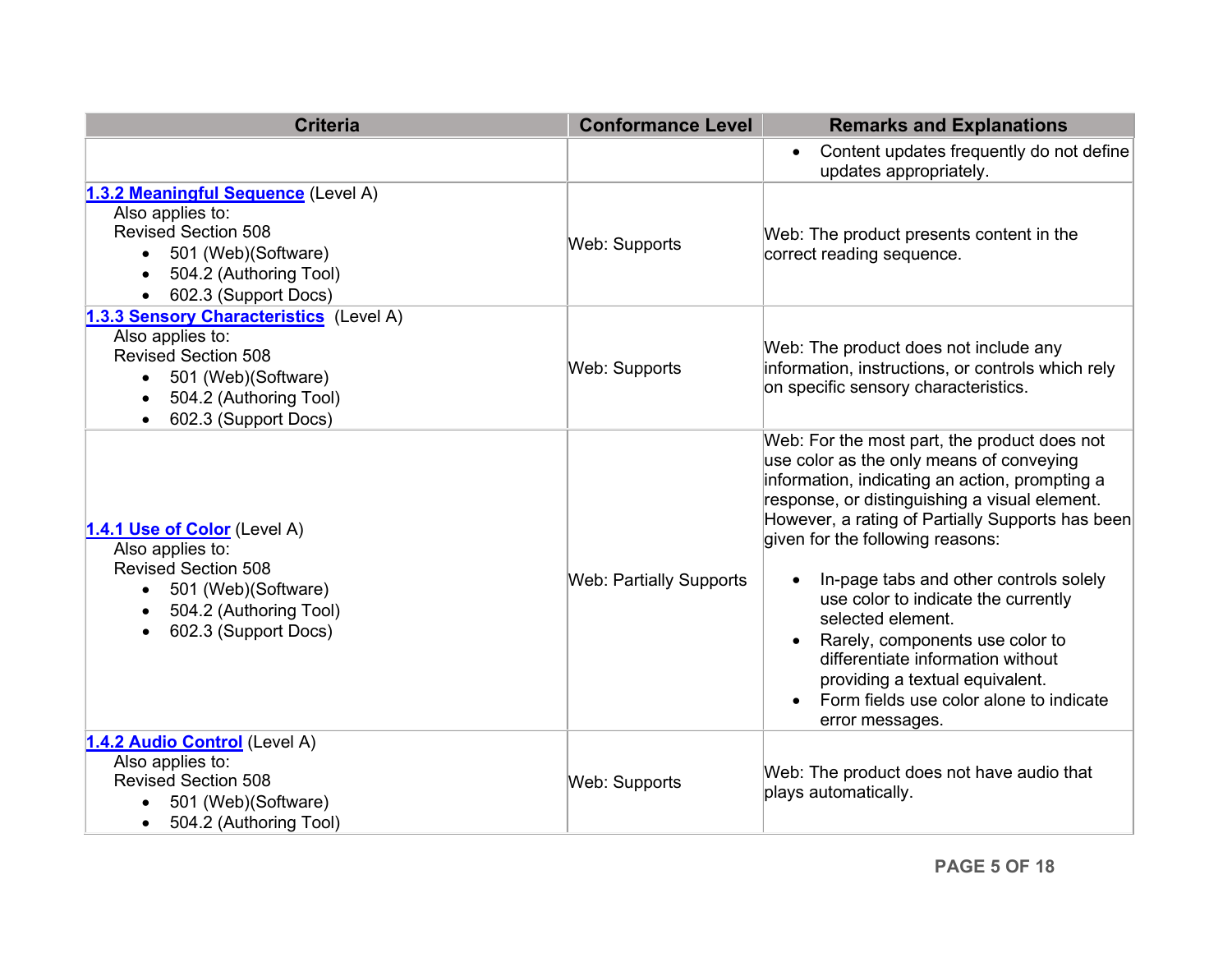<span id="page-5-1"></span><span id="page-5-0"></span>

| <b>Criteria</b>                                                                                                                                                                                    | <b>Conformance Level</b>       | <b>Remarks and Explanations</b>                                                                                                                                                                                                                                                                                                                                                                                                                                                                                                                                                                                                                                                                                                               |
|----------------------------------------------------------------------------------------------------------------------------------------------------------------------------------------------------|--------------------------------|-----------------------------------------------------------------------------------------------------------------------------------------------------------------------------------------------------------------------------------------------------------------------------------------------------------------------------------------------------------------------------------------------------------------------------------------------------------------------------------------------------------------------------------------------------------------------------------------------------------------------------------------------------------------------------------------------------------------------------------------------|
| 602.3 (Support Docs)<br>$\bullet$                                                                                                                                                                  |                                |                                                                                                                                                                                                                                                                                                                                                                                                                                                                                                                                                                                                                                                                                                                                               |
| 2.1.1 Keyboard (Level A)<br>Also applies to:<br><b>Revised Section 508</b><br>501 (Web) (Software)<br>$\bullet$<br>504.2 (Authoring Tool)<br>$\bullet$<br>602.3 (Support Docs)<br>$\bullet$        | <b>Web: Partially Supports</b> | Web: Most functionality of the product is<br>operable through a keyboard interface.<br>However, a rating of Partially Supports has been<br>given for the following reasons:<br>Some custom controls, such as content<br>$\bullet$<br>that can be expanded/collapsed, tooltips,<br>filters, and table columns that can be re-<br>sized or re-ordered, are not actionable<br>by the keyboard.<br>On many pages, active elements are not<br>$\bullet$<br>in the focus order due to incorrect use of<br>tab index values. As a result, they<br>cannot receive keyboard focus.<br>Some menus cannot be opened with a<br>$\bullet$<br>keyboard.<br>In some instances, error message<br>$\bullet$<br>content cannot be activated with a<br>keyboard. |
| 2.1.2 No Keyboard Trap (Level A)<br>Also applies to:<br><b>Revised Section 508</b><br>501 (Web)(Software)<br>$\bullet$<br>504.2 (Authoring Tool)<br>$\bullet$<br>602.3 (Support Docs)<br>$\bullet$ | <b>Web: Supports</b>           | Web: The product does not contain keyboard<br>traps.                                                                                                                                                                                                                                                                                                                                                                                                                                                                                                                                                                                                                                                                                          |
| 2.2.1 Timing Adjustable (Level A)<br>Also applies to:<br><b>Revised Section 508</b><br>501 (Web)(Software)<br>$\bullet$<br>504.2 (Authoring Tool)<br>602.3 (Support Docs)<br>$\bullet$             | Web: Does Not Support          | Web: The product has been given a rating of<br>Does Not Support for the follow reason:<br>Users are not prompted when time-<br>$\bullet$<br>based sessions end and are not given<br>an opportunity to extend or configure<br>sessions.                                                                                                                                                                                                                                                                                                                                                                                                                                                                                                        |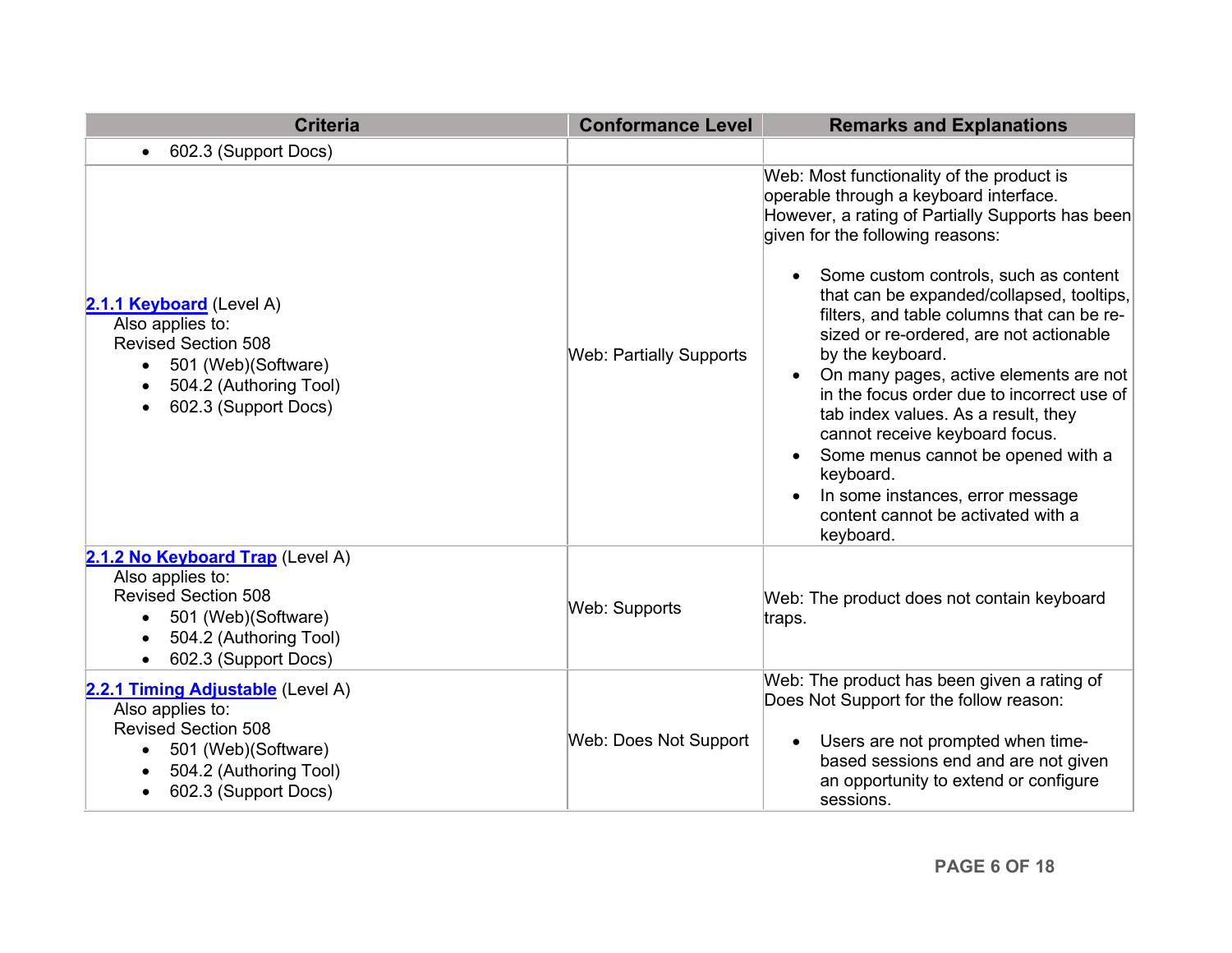<span id="page-6-1"></span><span id="page-6-0"></span>

| <b>Criteria</b>                                                                                                                                                                                                                                     | <b>Conformance Level</b>       | <b>Remarks and Explanations</b>                                                                                                                                                                                |
|-----------------------------------------------------------------------------------------------------------------------------------------------------------------------------------------------------------------------------------------------------|--------------------------------|----------------------------------------------------------------------------------------------------------------------------------------------------------------------------------------------------------------|
| 2.2.2 Pause, Stop, Hide (Level A)<br>Also applies to:<br><b>Revised Section 508</b><br>501 (Web)(Software)<br>504.2 (Authoring Tool)<br>602.3 (Support Docs)                                                                                        | <b>Web: Supports</b>           | Web: They product does not contain moving,<br>blinking, scrolling, or auto-updating information.                                                                                                               |
| 2.3.1 Three Flashes or Below Threshold (Level A)<br>Also applies to:<br><b>Revised Section 508</b><br>• 501 (Web) (Software)<br>504.2 (Authoring Tool)<br>602.3 (Support Docs)                                                                      | Web: Supports                  | Web: The product does not contain flashing<br>content.                                                                                                                                                         |
| 2.4.1 Bypass Blocks (Level A)<br>Also applies to:<br><b>Revised Section 508</b><br>• 501 (Web)(Software) – Does not apply to non-web<br>software<br>504.2 (Authoring Tool)<br>$\bullet$<br>602.3 (Support Docs) – Does not apply to non-web<br>docs | Web: Does Not Support          | Web: The product does not provide a<br>mechanism for skipping repetitive content.                                                                                                                              |
| 2.4.2 Page Titled (Level A)<br>Also applies to:<br><b>Revised Section 508</b><br>501 (Web)(Software)<br>$\bullet$<br>504.2 (Authoring Tool)<br>602.3 (Support Docs)                                                                                 | Web: Supports                  | Web: Each page in the product contains titles<br>that describe their topic or purpose.                                                                                                                         |
| 2.4.3 Focus Order (Level A)<br>Also applies to:<br><b>Revised Section 508</b><br>501 (Web)(Software)<br>$\bullet$<br>504.2 (Authoring Tool)<br>602.3 (Support Docs)                                                                                 | <b>Web: Partially Supports</b> | Web: Most of the components within the product<br>receive focus in an order that preserves<br>meaning and operability. However, a rating of<br>Partially Supports has been given for the<br>following reasons: |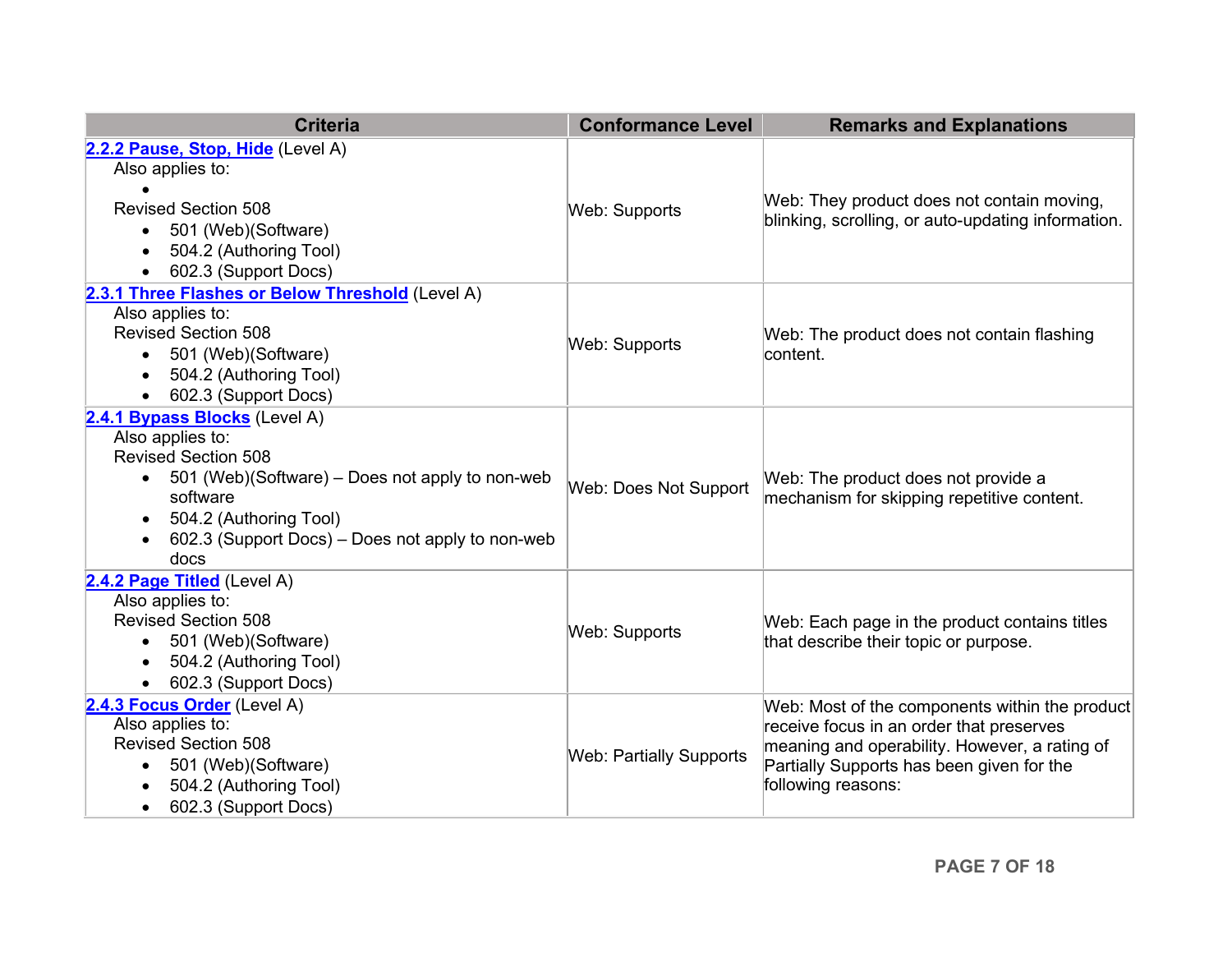<span id="page-7-1"></span><span id="page-7-0"></span>

| <b>Criteria</b>                                                                                                                                                                                | <b>Conformance Level</b>       | <b>Remarks and Explanations</b>                                                                                                                                                                                                                                                                                                                                                                                                                                                                                       |
|------------------------------------------------------------------------------------------------------------------------------------------------------------------------------------------------|--------------------------------|-----------------------------------------------------------------------------------------------------------------------------------------------------------------------------------------------------------------------------------------------------------------------------------------------------------------------------------------------------------------------------------------------------------------------------------------------------------------------------------------------------------------------|
|                                                                                                                                                                                                |                                | In some instances, focus does not move<br>$\bullet$<br>to updated content when form controls<br>are activated.<br>On several pages, the tab order of<br>interactive elements on the page does<br>not follow the visual layout of the page.<br>Dialogs and menus frequently do not<br>manage focus appropriately when<br>opened and closed.                                                                                                                                                                            |
| 2.4.4 Link Purpose (In Context) (Level A)<br>Also applies to:<br><b>Revised Section 508</b><br>501 (Web)(Software)<br>$\bullet$<br>504.2 (Authoring Tool)<br>602.3 (Support Docs)<br>$\bullet$ | <b>Web: Partially Supports</b> | Web: The purpose of most links within the<br>product is clearly indicated or can be<br>determined from the link text together with its<br>programmatically determined context. However,<br>a rating of Partially Supports has been given for<br>the following reasons:<br>Image links often do not provide a<br>meaningful description.<br>Several links spawn modal dialogs but<br>do not indicate this behavior in its textual<br>description.<br>In rare instances, link text is not<br>meaningful within context. |
| 3.1.1 Language of Page (Level A)<br>Also applies to:<br><b>Revised Section 508</b><br>501 (Web)(Software)<br>504.2 (Authoring Tool)<br>$\bullet$<br>602.3 (Support Docs)<br>$\bullet$          | <b>Web: Partially Supports</b> | Web: The default human language of most web<br>pages within the product can be<br>programmatically determined. However, a rating<br>of Partially Supports has been given for the<br>following reason:<br>The default language cannot be<br>identified on the product's Login page.                                                                                                                                                                                                                                    |
| 3.2.1 On Focus (Level A)<br>Also applies to:<br><b>Revised Section 508</b>                                                                                                                     | <b>Web: Supports</b>           | Web: The product does not initiate any changes<br>of context when a component receives focus.                                                                                                                                                                                                                                                                                                                                                                                                                         |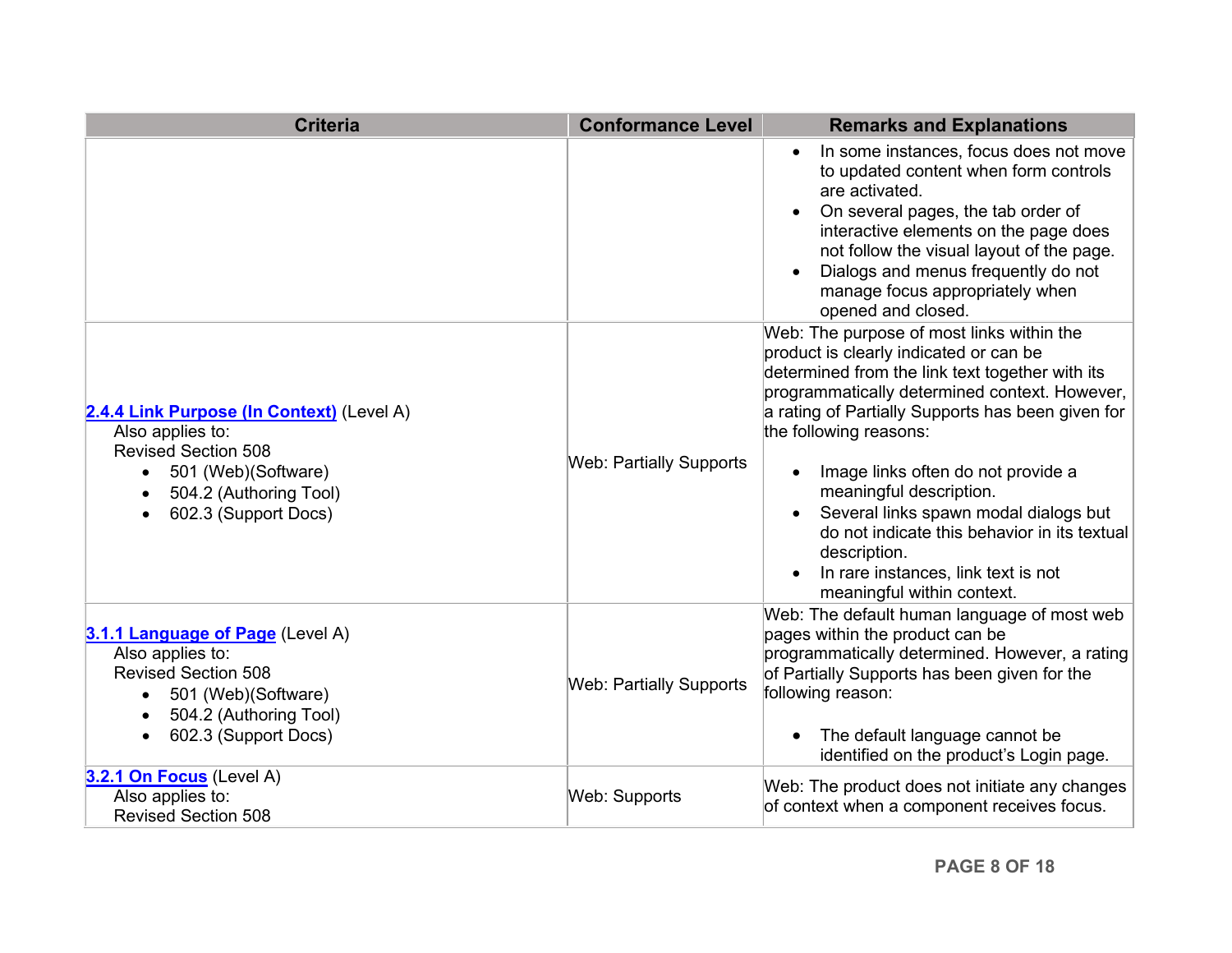<span id="page-8-2"></span><span id="page-8-1"></span><span id="page-8-0"></span>

| <b>Criteria</b>                                                                                                                                                    | <b>Conformance Level</b>       | <b>Remarks and Explanations</b>                                                                                                                                                                                                                                                                                                                                                                                                                            |
|--------------------------------------------------------------------------------------------------------------------------------------------------------------------|--------------------------------|------------------------------------------------------------------------------------------------------------------------------------------------------------------------------------------------------------------------------------------------------------------------------------------------------------------------------------------------------------------------------------------------------------------------------------------------------------|
| 501 (Web)(Software)<br>504.2 (Authoring Tool)<br>602.3 (Support Docs)                                                                                              |                                |                                                                                                                                                                                                                                                                                                                                                                                                                                                            |
| 3.2.2 On Input (Level A)<br>Also applies to:<br><b>Revised Section 508</b><br>501 (Web)(Software)<br>504.2 (Authoring Tool)<br>602.3 (Support Docs)                | <b>Web: Partially Supports</b> | Web: The majority of controls within the product<br>do not change page context on input. However,<br>a rating of Partially Supports has been given for<br>the following reason:<br>Some menu controls cause focus to<br>inappropriately move to the start of the<br>page when activated.                                                                                                                                                                   |
| 3.3.1 Error Identification (Level A)<br>Also applies to:<br><b>Revised Section 508</b><br>• 501 (Web) (Software)<br>504.2 (Authoring Tool)<br>602.3 (Support Docs) | <b>Web: Partially Supports</b> | Web: The product mostly identifies and<br>describes errors to the user in text. However, a<br>rating of Partially Supports has been given for<br>the following reasons:<br>Forms on some pages do not place error<br>messages at the beginning of the form<br>when submitted.<br>Forms on some pages contain error<br>summaries that are not announced to<br>screen reader users.                                                                          |
| 3.3.2 Labels or Instructions (Level A)<br>Also applies to:<br><b>Revised Section 508</b><br>501 (Web)(Software)<br>504.2 (Authoring Tool)<br>602.3 (Support Docs)  | <b>Web: Partially Supports</b> | Web: The product mostly provides<br>programmatically identifiable labels and<br>instructions for user input fields. However, a<br>rating of Partially Supports has been given for<br>the following reasons:<br>Some form fields lack a visual or<br>programmatically determined label.<br>There is a lack of instructional text for<br>$\bullet$<br>required fields.<br>In some cases, constraints for related<br>input fields are not clearly associated. |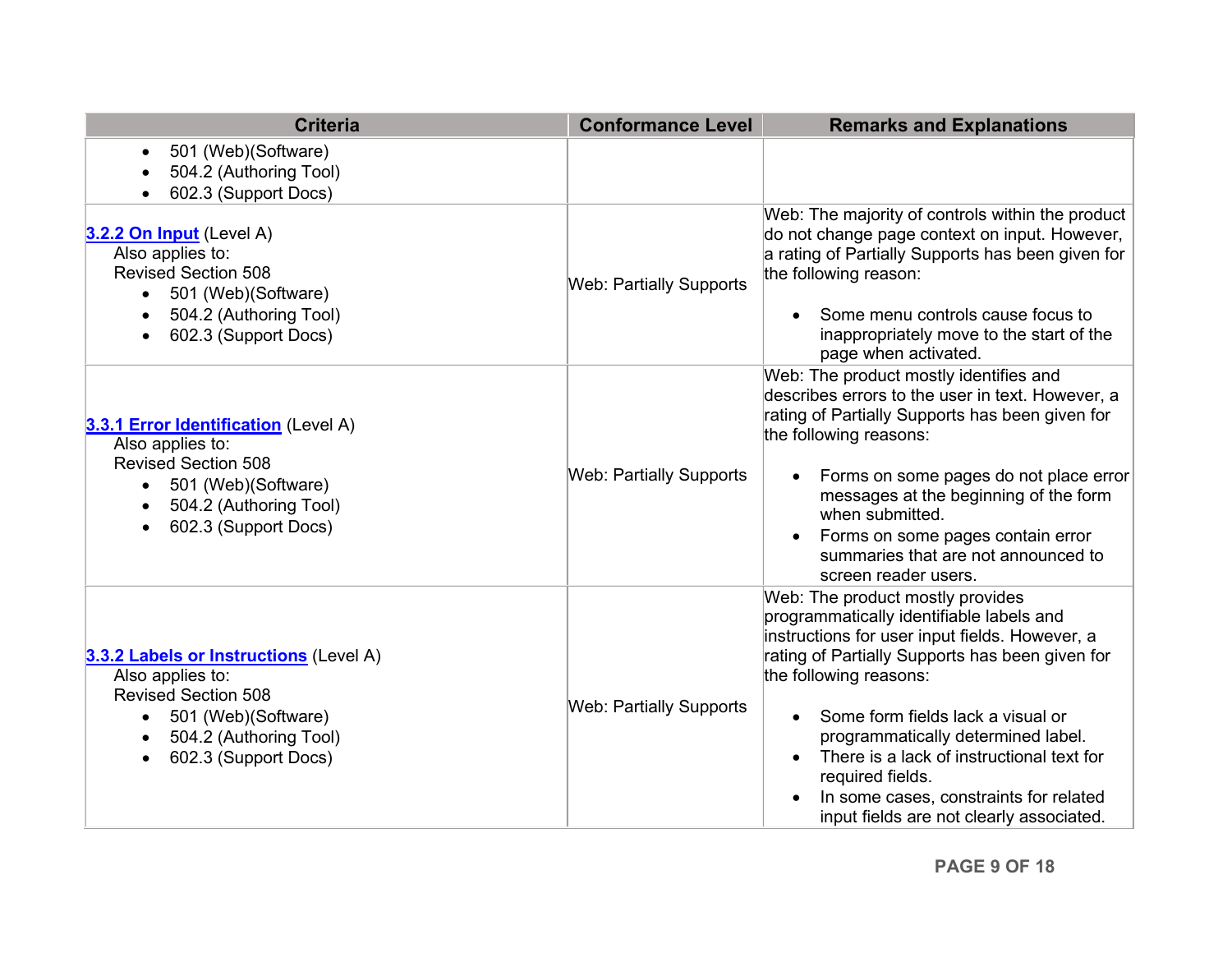<span id="page-9-0"></span>

| <b>Criteria</b>                                                                                                                                                           | <b>Conformance Level</b>       | <b>Remarks and Explanations</b>                                                                                                                                                                                                                                                                                                                                                                                                                                                                                                                                                                                                                                                        |
|---------------------------------------------------------------------------------------------------------------------------------------------------------------------------|--------------------------------|----------------------------------------------------------------------------------------------------------------------------------------------------------------------------------------------------------------------------------------------------------------------------------------------------------------------------------------------------------------------------------------------------------------------------------------------------------------------------------------------------------------------------------------------------------------------------------------------------------------------------------------------------------------------------------------|
| 4.1.1 Parsing (Level A)<br>Also applies to:<br><b>Revised Section 508</b><br>501 (Web) (Software)<br>504.2 (Authoring Tool)<br>602.3 (Support Docs)                       | <b>Web: Partially Supports</b> | Web: The product generally implements well-<br>formed markup. However, a rating of Partially<br>Supports has been given for the following<br>reason:<br>Some pages contain elements with non-<br>unique id attributes.                                                                                                                                                                                                                                                                                                                                                                                                                                                                 |
| 4.1.2 Name, Role, Value (Level A)<br>Also applies to:<br><b>Revised Section 508</b><br>501 (Web)(Software)<br>504.2 (Authoring Tool)<br>$\bullet$<br>602.3 (Support Docs) | <b>Web: Partially Supports</b> | Web: Most user interface components within the<br>product roles, states, and values that can be<br>programmatically determined. However, a rating<br>of Partially Supports has been given for the<br>following reasons:<br>Multiple instances of custom controls do<br>not have appropriate roles or state<br>properties.<br>Constraints on some form fields are not<br>associated programmatically with the<br>input field.<br>Some error message are not accessible<br>to screen reader users.<br>There are some instances of form fields<br>that do not have accessible labels or are<br>not directly associated with their labels.<br>Some dialogs are not structured<br>properly. |

## <span id="page-9-1"></span>*Table 2: Success Criteria, Level AA*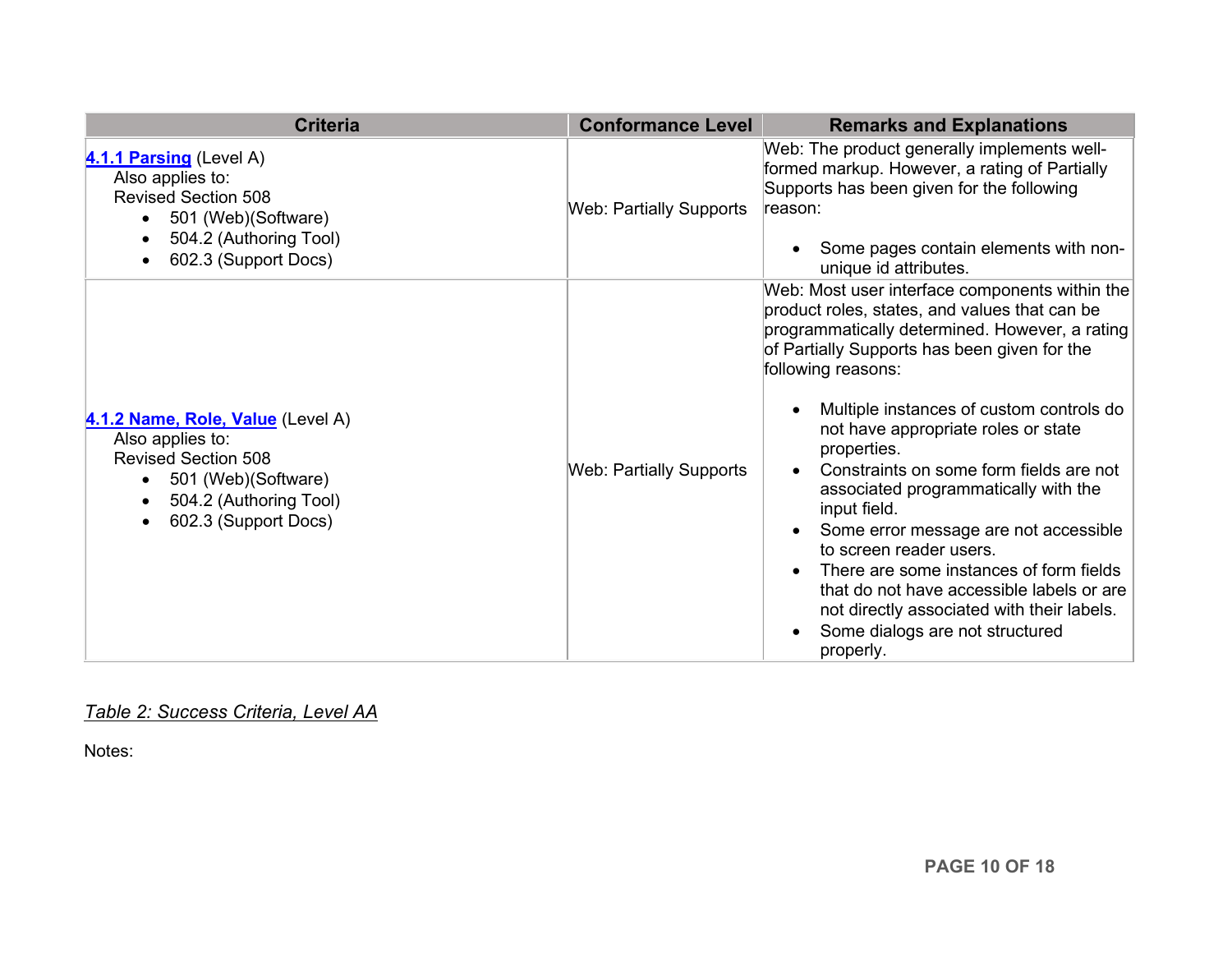<span id="page-10-1"></span><span id="page-10-0"></span>

| <b>Criteria</b>                                                                                                                                                                                       | <b>Conformance Level</b>       | <b>Remarks and Explanations</b>                                                                                                                                                                                                                            |
|-------------------------------------------------------------------------------------------------------------------------------------------------------------------------------------------------------|--------------------------------|------------------------------------------------------------------------------------------------------------------------------------------------------------------------------------------------------------------------------------------------------------|
| 1.2.4 Captions (Live) (Level AA)<br>Also applies to:<br><b>Revised Section 508</b><br>501 (Web)(Software)<br>$\bullet$<br>504.2 (Authoring Tool)<br>$\bullet$<br>602.3 (Support Docs)                 | Web: Supports                  | Web: The product does not contain live audio<br>content in synchronized media.                                                                                                                                                                             |
| 1.2.5 Audio Description (Prerecorded) (Level AA)<br>Also applies to:<br><b>Revised Section 508</b><br>501 (Web)(Software)<br>$\bullet$<br>504.2 (Authoring Tool)<br>$\bullet$<br>602.3 (Support Docs) | Web: Supports                  | Web: The product does not have prerecorded<br>video content in synchronized media.                                                                                                                                                                         |
| 1.4.3 Contrast (Minimum) (Level AA)<br>Also applies to:<br><b>Revised Section 508</b><br>501 (Web)(Software)<br>$\bullet$<br>504.2 (Authoring Tool)<br>602.3 (Support Docs)<br>$\bullet$              | <b>Web: Partially Supports</b> | Web: The product mostly meets the minimum<br>contrast ratio. However, a rating of Partially<br>Supports has been given for the following<br>reason:<br>Some specific color combinations for link<br>text do not meet the minimum contrast<br>requirements. |
| 1.4.4 Resize text (Level AA)<br>Also applies to:<br><b>Revised Section 508</b><br>501 (Web)(Software)<br>$\bullet$<br>504.2 (Authoring Tool)<br>$\bullet$<br>602.3 (Support Docs)                     | <b>Web: Partially Supports</b> | Web: Text resizing is not restricted or disabled<br>on the majority of the product. However, a rating<br>of Partially Supports has been given for the<br>following reason:<br>The Login page prevents user scalability.                                    |
| 1.4.5 Images of Text (Level AA)<br>Also applies to:<br><b>Revised Section 508</b><br>501 (Web)(Software)<br>$\bullet$<br>504.2 (Authoring Tool)<br>602.3 (Support Docs)<br>$\bullet$                  | <b>Web: Supports</b>           | Web: The product does not have images of text.                                                                                                                                                                                                             |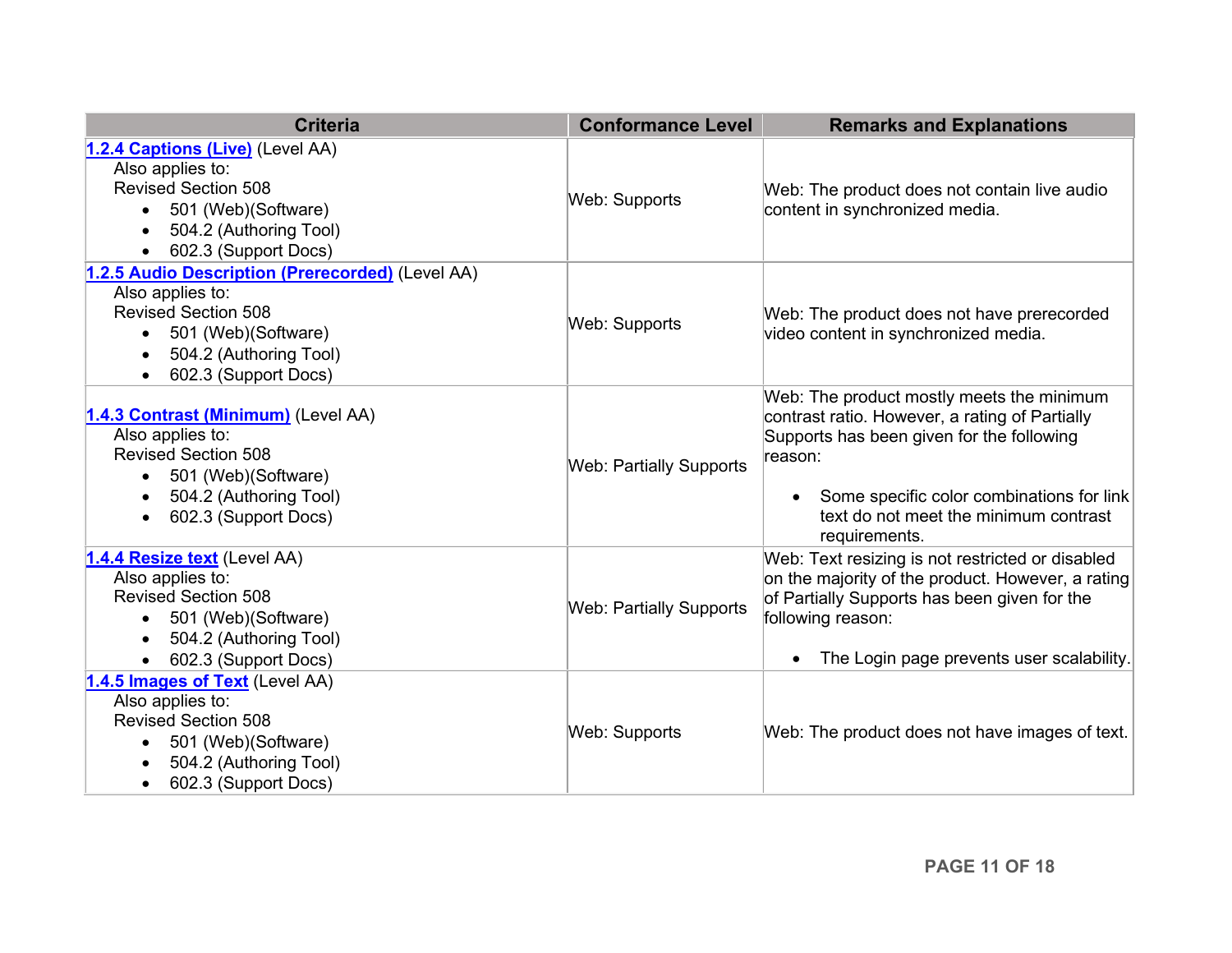<span id="page-11-0"></span>

| <b>Criteria</b>                                                                                                                                                                                                                                                 | <b>Conformance Level</b> | <b>Remarks and Explanations</b>                                                                                                                                                                                                                                                                                                      |
|-----------------------------------------------------------------------------------------------------------------------------------------------------------------------------------------------------------------------------------------------------------------|--------------------------|--------------------------------------------------------------------------------------------------------------------------------------------------------------------------------------------------------------------------------------------------------------------------------------------------------------------------------------|
| 2.4.5 Multiple Ways (Level AA)<br>Also applies to:<br><b>Revised Section 508</b><br>501 (Web)(Software) – Does not apply to non-web<br>$\bullet$<br>software<br>504.2 (Authoring Tool)<br>$\bullet$<br>602.3 (Support Docs) – Does not apply to non-web<br>docs | Web: Supports            | Web: The product has more than one way to<br>locate web pages.                                                                                                                                                                                                                                                                       |
| 2.4.6 Headings and Labels (Level AA)<br>Also applies to:<br><b>Revised Section 508</b><br>501 (Web)(Software)<br>$\bullet$<br>504.2 (Authoring Tool)<br>$\bullet$<br>602.3 (Support Docs)<br>$\bullet$                                                          | Web: Supports            | Web: Headings and labels within the product<br>are descriptive and unique.                                                                                                                                                                                                                                                           |
| 2.4.7 Focus Visible (Level AA)<br>Also applies to:<br><b>Revised Section 508</b><br>• 501 (Web) (Software)<br>504.2 (Authoring Tool)<br>602.3 (Support Docs)<br>$\bullet$                                                                                       | Web: Does Not Support    | Web: The majority of keyboard operable user<br>interfaces do not have a mode of operation<br>where the keyboard focus indicator is visible. A<br>rating of Does Not Support has been given for<br>the following reason:<br>Most interactive content within the<br>product does not provide a visual<br>indication of keyboard focus. |
| 3.1.2 Language of Parts (Level AA)<br>Also applies to:<br><b>Revised Section 508</b><br>• 501 (Web) (Software)<br>504.2 (Authoring Tool)<br>602.3 (Support Docs)                                                                                                | <b>Web: Supports</b>     | Web: The product does not use inline<br>languages in its pages.                                                                                                                                                                                                                                                                      |
| 3.2.3 Consistent Navigation (Level AA)<br>Also applies to:<br><b>Revised Section 508</b><br>501 (Web) (Software) – Does not apply to non-web<br>software                                                                                                        | <b>Web: Supports</b>     | Web: The product provides a consistent<br>navigation structure on every page.                                                                                                                                                                                                                                                        |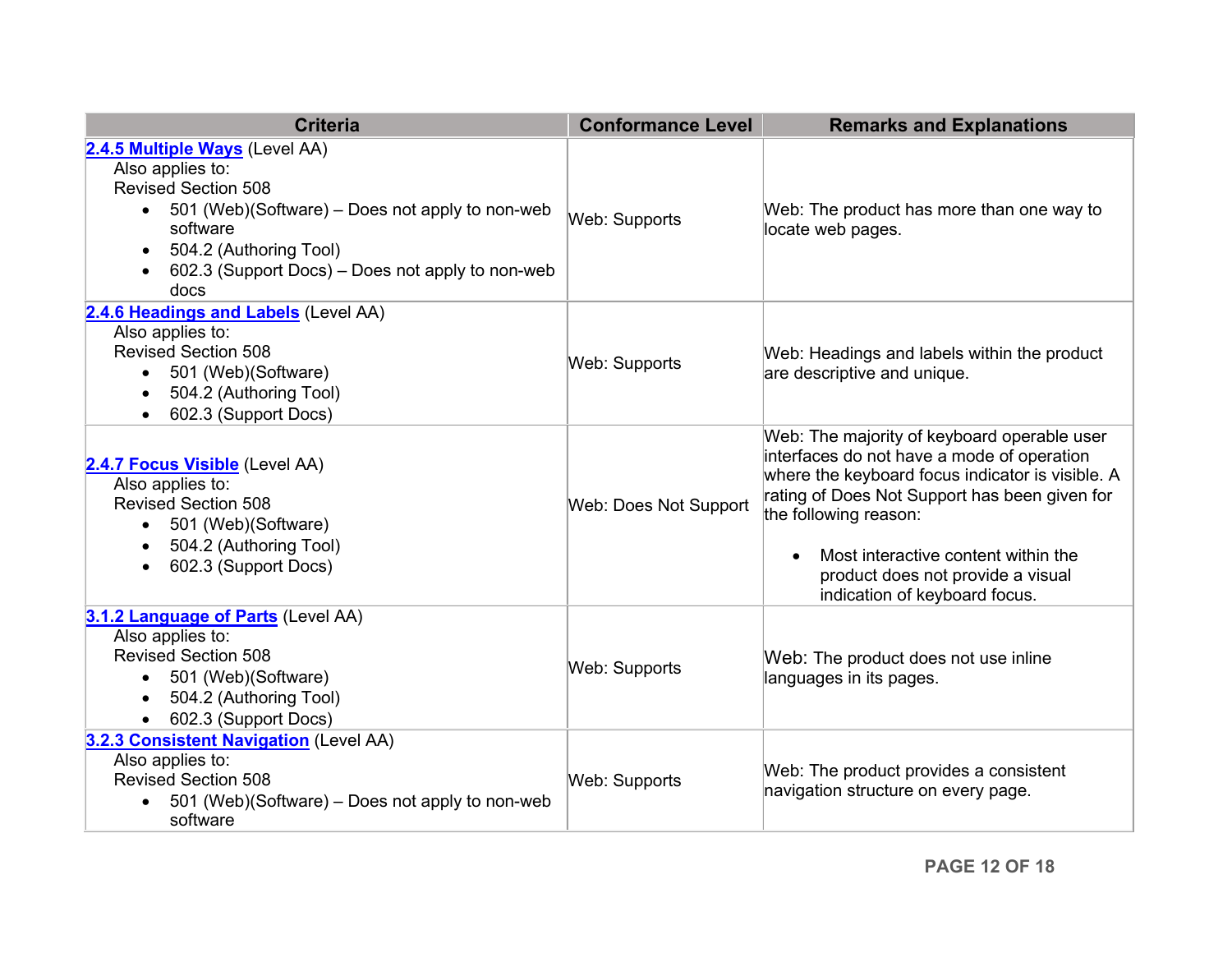<span id="page-12-1"></span><span id="page-12-0"></span>

| <b>Criteria</b>                                                                                                                                                                                                                                                                          | <b>Conformance Level</b>       | <b>Remarks and Explanations</b>                                                                                                                                                                                                                                          |
|------------------------------------------------------------------------------------------------------------------------------------------------------------------------------------------------------------------------------------------------------------------------------------------|--------------------------------|--------------------------------------------------------------------------------------------------------------------------------------------------------------------------------------------------------------------------------------------------------------------------|
| 504.2 (Authoring Tool)<br>$\bullet$<br>602.3 (Support Docs) – Does not apply to non-web<br>$\bullet$<br>docs                                                                                                                                                                             |                                |                                                                                                                                                                                                                                                                          |
| 3.2.4 Consistent Identification (Level AA)<br>Also applies to:<br><b>Revised Section 508</b><br>501 (Web)(Software) – Does not apply to non-web<br>$\bullet$<br>software<br>504.2 (Authoring Tool)<br>$\bullet$<br>602.3 (Support Docs) – Does not apply to non-web<br>$\bullet$<br>docs | <b>Web: Partially Supports</b> | Web: The product mostly provides consistent<br>identification for components with the same<br>functionality. However, a rating of Partially<br>Supports has been given for the following<br>reason:<br>Error messages are not implemented<br>consistently in many cases. |
| 3.3.3 Error Suggestion (Level AA)<br>Also applies to:<br><b>Revised Section 508</b><br>501 (Web) (Software)<br>$\bullet$<br>504.2 (Authoring Tool)<br>$\bullet$<br>602.3 (Support Docs)                                                                                                  | Web: Does Not Support          | Web: A rating of Does Not Support has been<br>given for the following reason:<br>Most error messages within product do<br>not provide suggestions for fixing errors.                                                                                                     |
| 3.3.4 Error Prevention (Legal, Financial, Data) (Level AA)<br>Also applies to:<br><b>Revised Section 508</b><br>501 (Web) (Software)<br>$\bullet$<br>504.2 (Authoring Tool)<br>$\bullet$<br>602.3 (Support Docs)<br>٠                                                                    | Web: Supports                  | Web: The product does not cause legal<br>$\,$ commitments or financial transactions for the<br>user to occur, does not modify or delete user-<br>controllable data in data storage systems, and<br>does not submit user test responses.                                  |

## *Table 3: Success Criteria, Level AAA*

Notes: Not Evaluated

# *Revised Section 508 Report*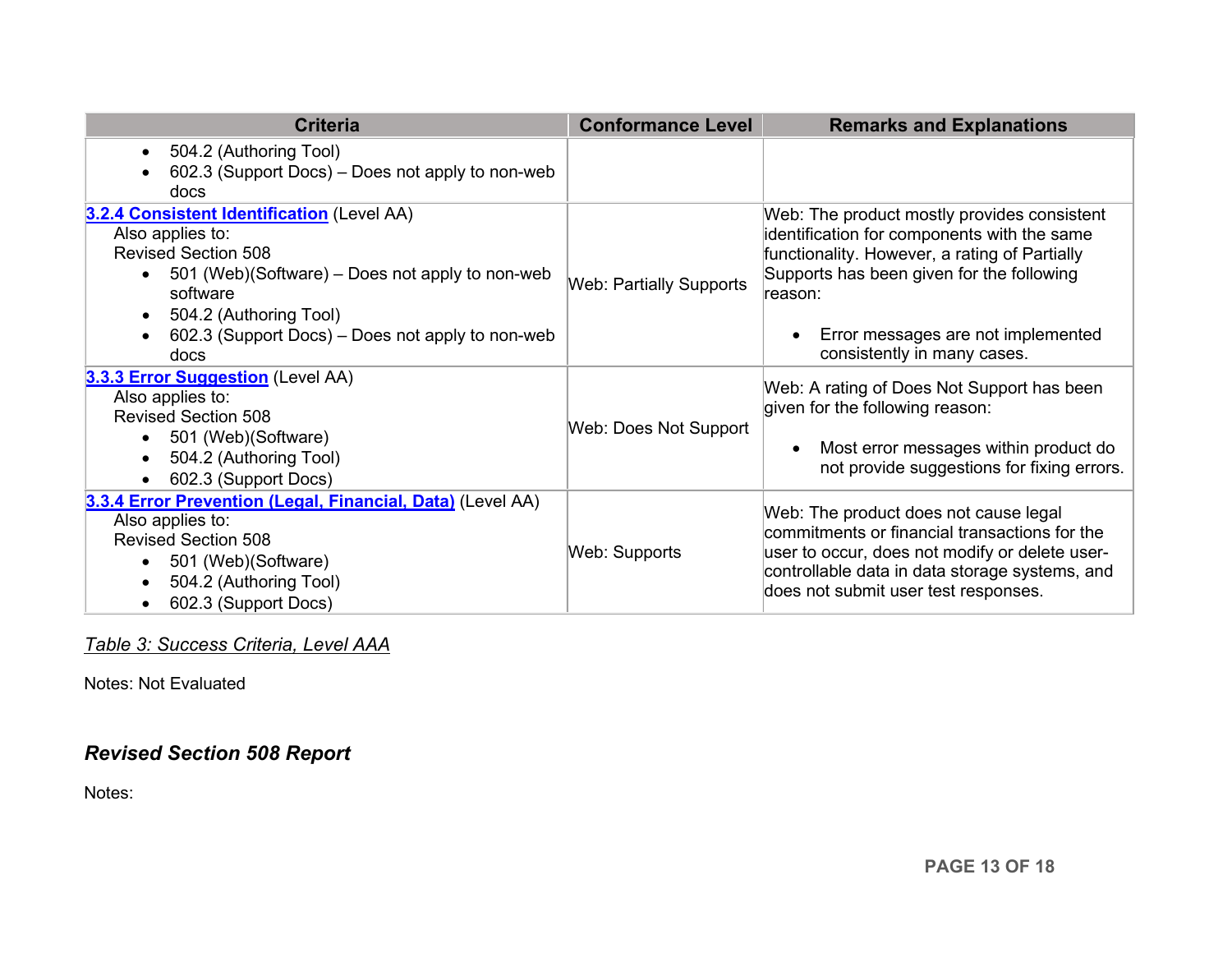## *Chapter 3: Functional Performance Criteria (FPC)*

| <b>Criteria</b>      | <b>Conformance</b><br>Level | <b>Remarks and Explanations</b>                                                                                                                                                                                                                                                                                                                                                                                                                                                                                                                                                                                                                                                                                                                                                                                                                                                                                                                                                                                                                                                                                                                                                                                                                              |
|----------------------|-----------------------------|--------------------------------------------------------------------------------------------------------------------------------------------------------------------------------------------------------------------------------------------------------------------------------------------------------------------------------------------------------------------------------------------------------------------------------------------------------------------------------------------------------------------------------------------------------------------------------------------------------------------------------------------------------------------------------------------------------------------------------------------------------------------------------------------------------------------------------------------------------------------------------------------------------------------------------------------------------------------------------------------------------------------------------------------------------------------------------------------------------------------------------------------------------------------------------------------------------------------------------------------------------------|
| 302.1 Without Vision | Does Not Support            | People without vision will have difficulty using the<br>product. A rating of Does Not Support has been given for<br>the following reasons:<br>As described in 1.1.1 Non-text Content, some<br>non-text elements are missing proper textual<br>alternatives.<br>As described in 1.3.1 Info and Relationships,<br>information, structure, and relationships<br>conveyed through presentation frequently cannot<br>be programmatically determined.<br>As described in 1.4.1 Use of Color, color is<br>sometimes the sole means of communicating<br>information, selection, and error messages.<br>As described in 2.1.1 Keyboard, user interface<br>controls are often not useable with a keyboard.<br>As described in 2.2.1 Timing Adjustabletime-<br>based sessions do not provide an option to<br>extend the session.<br>As described in 2.4.1 Bypass Blocks, a<br>mechanism for skipping repetitive content is not<br>provided.<br>As described in 2.4.3 Focus Order, keyboard<br>focus is not properly managed for some user<br>interfaces, updated content, and does not always<br>provide focus in an order that preserves meaning<br>and operability.<br>As described in 2.4.4 Link Purpose (In<br><b>Context)</b> , the purpose of links is not always |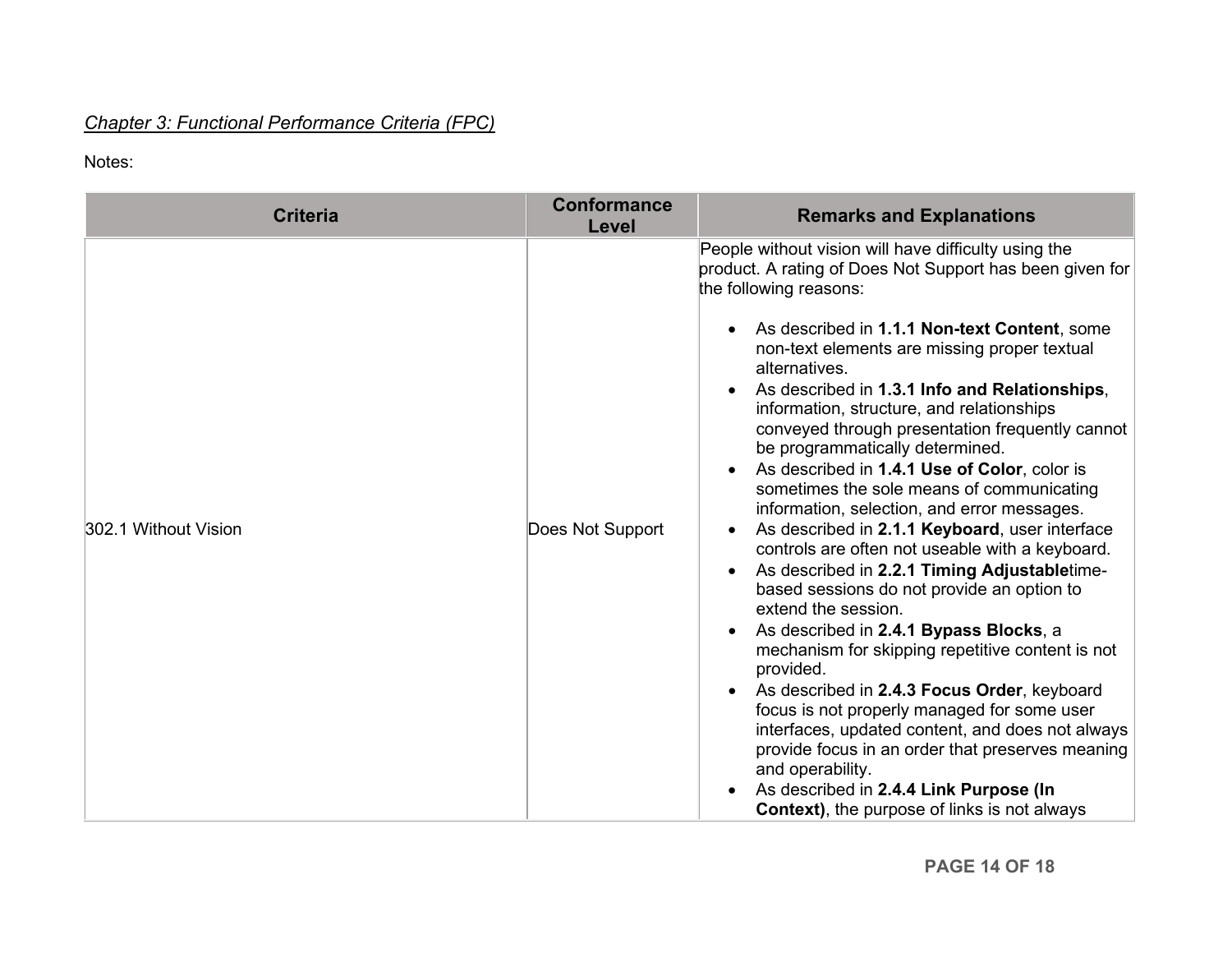| <b>Criteria</b>           | <b>Conformance</b><br>Level | <b>Remarks and Explanations</b>                                                                                                                                                                                                                                                                                                                                                                                                                                                                                                                                                                                                                                                                                                                                                                                                                                                                                                                                                                                                         |  |
|---------------------------|-----------------------------|-----------------------------------------------------------------------------------------------------------------------------------------------------------------------------------------------------------------------------------------------------------------------------------------------------------------------------------------------------------------------------------------------------------------------------------------------------------------------------------------------------------------------------------------------------------------------------------------------------------------------------------------------------------------------------------------------------------------------------------------------------------------------------------------------------------------------------------------------------------------------------------------------------------------------------------------------------------------------------------------------------------------------------------------|--|
|                           |                             | determinable from its text and surrounding<br>context.<br>As described in 3.1.1 Language of Pagethe<br>document language is not set for some pages<br>within the product.<br>As described in 3.2.2 On Input, some controls<br>unexpectedly move focus when activated.<br>As described in 3.3.1 Error Identificationerrors<br>do not occur at the beginning of some forms and<br>screen reader users are not notified of the<br>presence of error messages.<br>As described in 3.3.2 Labels or Instructions,<br>some form fields lack visual or programmatically<br>associated label, and instructions are not<br>provided when content requires user input.<br>As described in 3.3.3 Error Suggestion, error<br>suggestion for inline input fields are generic.<br>As described in 4.1.1 Parsing, some elements<br>have duplicate id attributes.<br>As described in 4.1.2 Name, Role, Value, some<br>form fields lack valid labels, and custom controls<br>do not provide name, state, and role information<br>to assistive technology. |  |
| 302.2 With Limited Vision | <b>Partially Supports</b>   | A rating of Partially Supports has been given for the<br>following reasons:<br>As described in 1.1.1 Non-text Content and<br>1.4.1 Use of Color, users with limited vision will<br>have difficulty using the product.<br>Additionally:                                                                                                                                                                                                                                                                                                                                                                                                                                                                                                                                                                                                                                                                                                                                                                                                  |  |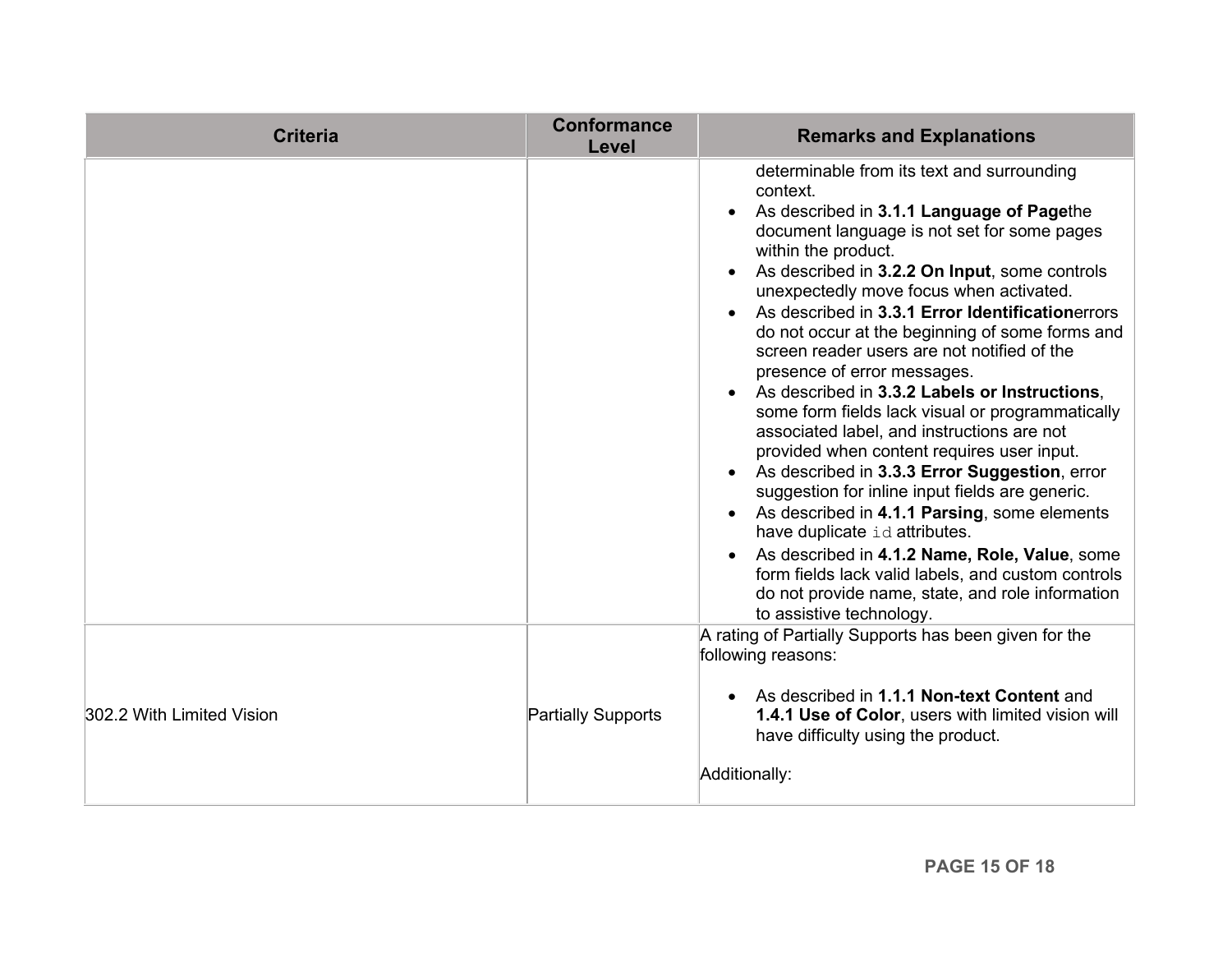| <b>Criteria</b>                       | <b>Conformance</b><br>Level | <b>Remarks and Explanations</b>                                                                                                                                                                                                                                                                                                                                                                                                                           |  |
|---------------------------------------|-----------------------------|-----------------------------------------------------------------------------------------------------------------------------------------------------------------------------------------------------------------------------------------------------------------------------------------------------------------------------------------------------------------------------------------------------------------------------------------------------------|--|
|                                       |                             | As described in 1.4.3 Contrast (Minimum),<br>some text has insufficient contrast with its<br>background.<br>As described in 1.4.4 Resize text, some pages<br>prevent user scalability.                                                                                                                                                                                                                                                                    |  |
| 302.3 Without Perception of Color     | <b>Partially Supports</b>   | A rating of Partially Supports has been given for the<br>following reason:<br>• As described in 1.4.1 Use of Color, color is<br>sometimes the sole means of communicating<br>information, selection and error messages.                                                                                                                                                                                                                                   |  |
| 302.4 Without Hearing                 | Supports                    | The product is usable by people without hearing.                                                                                                                                                                                                                                                                                                                                                                                                          |  |
| 302.5 With Limited Hearing            | Supports                    | The product is usable by people with limited hearing.                                                                                                                                                                                                                                                                                                                                                                                                     |  |
| 302.6 Without Speech                  | Supports                    | The product is usable by people without speech.                                                                                                                                                                                                                                                                                                                                                                                                           |  |
| 302.7 With Limited Manipulation       | <b>Partially Supports</b>   | A rating of Partially Supports has been given for the<br>following reasons:<br>• As described in 2.1.1 Keyboard, 2.2.1 Timing<br>Adjustable, 2.4.1 Bypass Blocks, 2.4.3 Focus<br>Order, and 3.2.2 On Input users with limited<br>manipulation or strength will have difficulty using<br>the product.<br>Additionally:<br>As described in 2.4.7 Focus Visible, interactive<br>elements do not provide a sufficient visual<br>indication of keyboard focus. |  |
| 302.8 With Limited Reach and Strength | <b>Partially Supports</b>   | A rating of Partially Supports has been given for the<br>following reasons:                                                                                                                                                                                                                                                                                                                                                                               |  |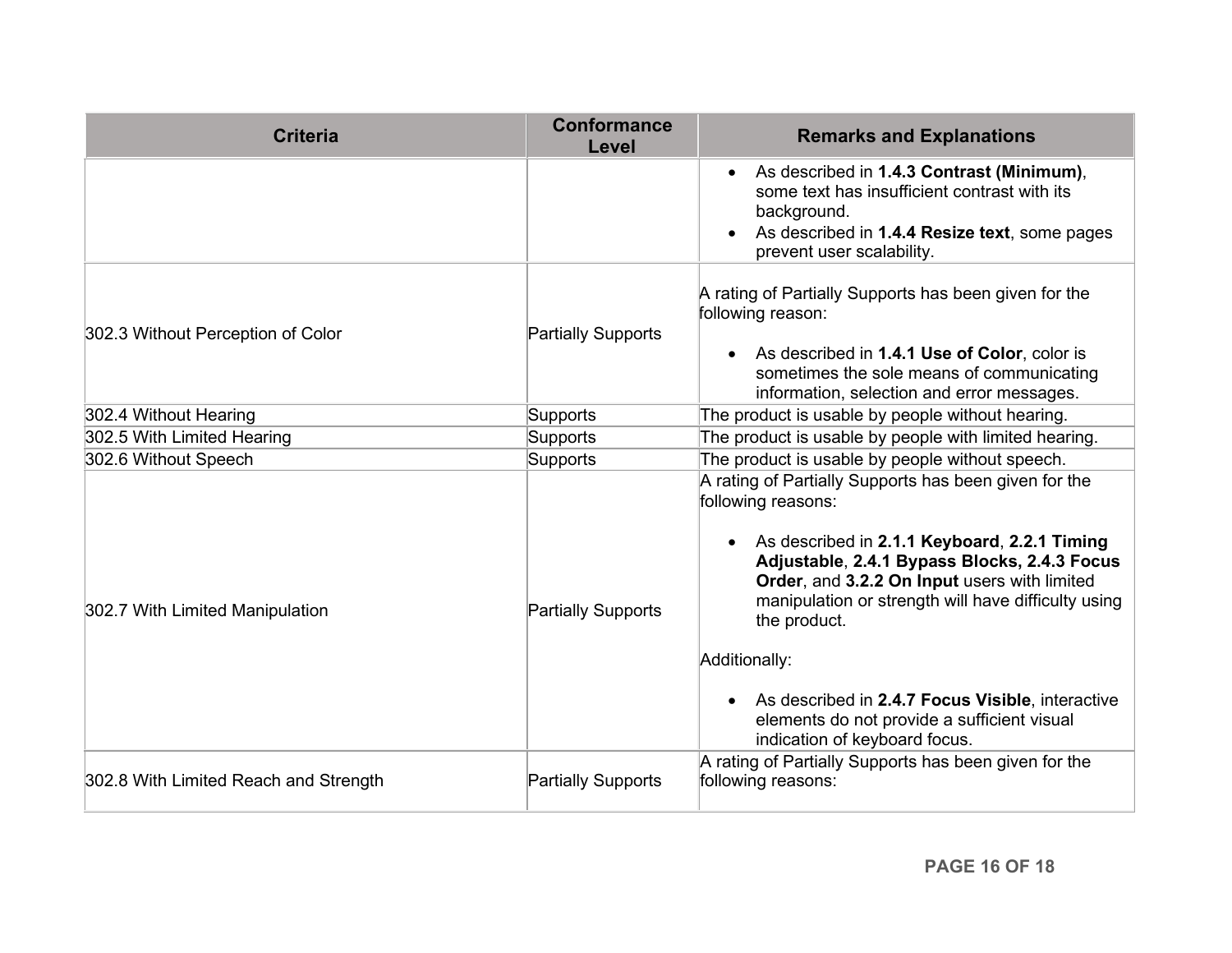| <b>Criteria</b>                                                          | <b>Conformance</b><br>Level | <b>Remarks and Explanations</b>                                                                                                                                                                                                                                                                                                                                                                                                                                                                                                 |  |
|--------------------------------------------------------------------------|-----------------------------|---------------------------------------------------------------------------------------------------------------------------------------------------------------------------------------------------------------------------------------------------------------------------------------------------------------------------------------------------------------------------------------------------------------------------------------------------------------------------------------------------------------------------------|--|
|                                                                          |                             | As described in 2.1.1 Keyboard, 2.2.1 Timing<br>Adjustable, 2.4.1 Bypass Blocks, 2.4.3 Focus<br>Order, 2.4.7 Focus Visible, and 3.2.2 On Input,<br>users with limited manipulation or strength will<br>have difficulty using the product.                                                                                                                                                                                                                                                                                       |  |
| 302.9 With Limited Language, Cognitive, and Learning<br><b>Abilities</b> | <b>Partially Supports</b>   | A rating of Partially Supports has been given for the<br>following reasons:<br>As described in 2.2.1 Timing Adjustable, 2.4.4<br>Link Purpose (In Context), 3.3.1 Error<br>Identification, 3.3.2 Labels or Instructions, and<br>3.3.3 Error Suggestion, users with limited<br>cognition will have difficulty using the product.<br>Additionally:<br>As described in 3.2.4 Consistent Identification.<br>displaying and alerting users for error messages<br>on form fields do not function consistently<br>throughout the site. |  |

*Chapter 4: Hardware*

Notes: Not Applicable

*Chapter 5: Software*

Notes: Not Applicable